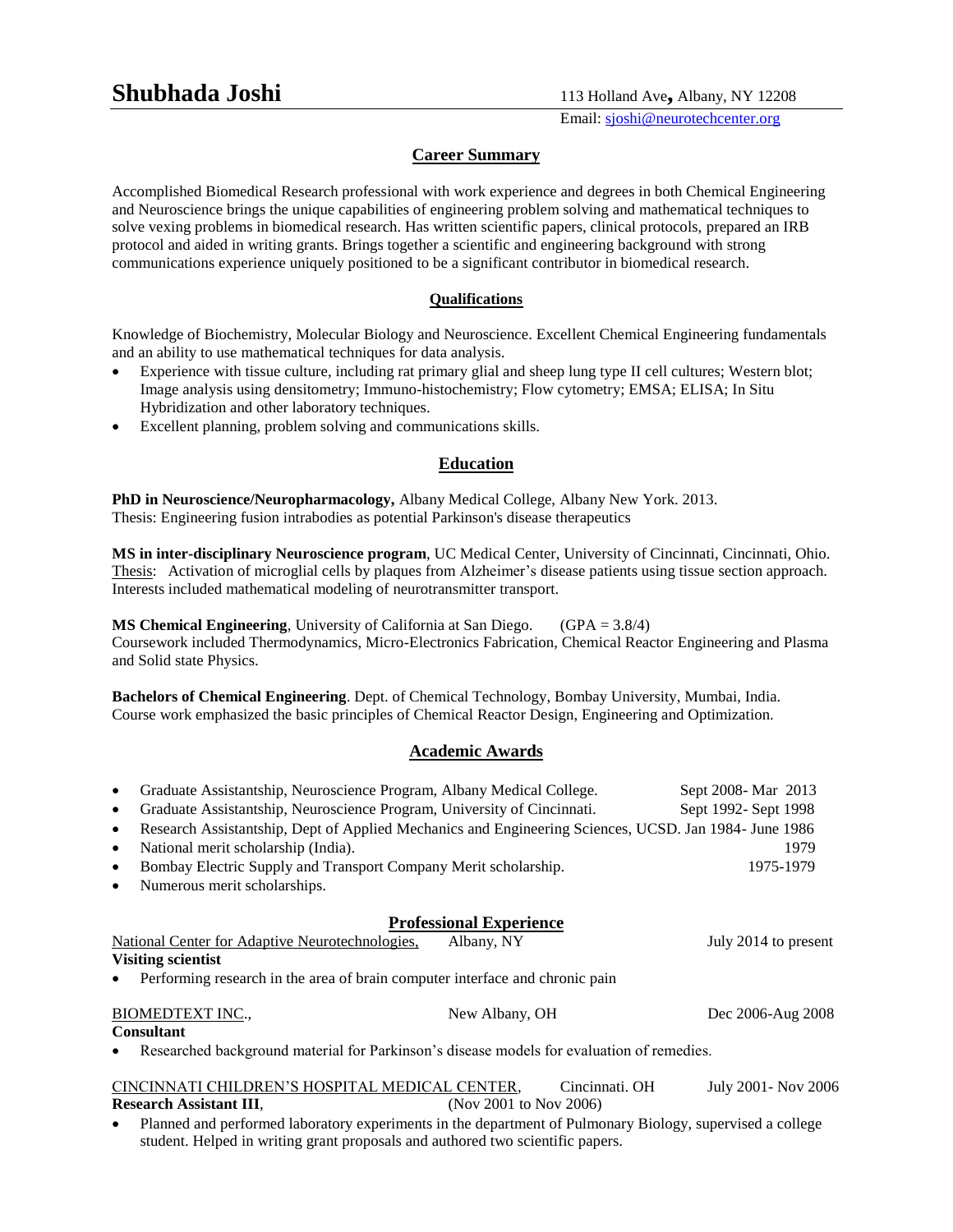| Volunteer, Pulmonary Biology Laboratory,                                                                                                                                                 | (July 2001 - Oct. 2001) |                          |  |
|------------------------------------------------------------------------------------------------------------------------------------------------------------------------------------------|-------------------------|--------------------------|--|
| UNIVERSITY OF CINCINNATI,                                                                                                                                                                | Cincinnati, OH          | Sept 1992 - Sept 1998    |  |
| Graduate Assistant, Neuroscience program,                                                                                                                                                |                         |                          |  |
| Conducted research in Alzheimer's disease and involvement of microglia in amyloid plaques.<br>$\bullet$                                                                                  |                         |                          |  |
| UNIVERSITY OF CINCINNATI MEDICAL CENTER,                                                                                                                                                 | Cincinnati, OH          | March 1995 - May 1995    |  |
| Teaching assistant volunteer in the laboratory for Neuroscience course for medical students.                                                                                             |                         |                          |  |
| ENVIRONMENTAL QUALITY MANAGEMENT, INC.,                                                                                                                                                  | Forest Park, OH         | Feb 1991 - June 1992     |  |
| <b>Consultant</b>                                                                                                                                                                        |                         |                          |  |
| Performed assessments of Air Quality and Emissions for clients under SARA title 313.<br>$\bullet$                                                                                        |                         |                          |  |
| TURBO ENERGY SYSTEMS INC.,                                                                                                                                                               | Tempe, AZ               | Feb 1988 - Feb 1990      |  |
| <b>Consultant</b>                                                                                                                                                                        |                         |                          |  |
| Performed studies for ceramics applications in small gas turbines. Analyzed material failures and recommended<br>$\bullet$<br>improvements for high temperature refractory applications. |                         |                          |  |
| UNIVERSITY OF CALIFORNIA, Dept of Applied Mechanics/Engineering, La Jolla, CA Jan 1984 - June 1986                                                                                       |                         |                          |  |
| <b>Research Assistant,</b>                                                                                                                                                               |                         |                          |  |
| Designed and set up an apparatus to obtain fuel pyrolysis data.<br>$\bullet$                                                                                                             |                         |                          |  |
| ASSOCIATED CEMENT COMPANIES,                                                                                                                                                             | Mumbai, India           | April 1980 to April 1983 |  |
| <b>Junior Research Officer.</b>                                                                                                                                                          |                         |                          |  |

 Developed manufacturing processes for Alumina and Platinum-based Catalyst as well as Alumina, Zircon, and Mullite-based refractory components.

## **Publications**

- **Shubhada N. Joshi,** Aditya N. Joshi, Narendra D. Joshi Sleep-like behavior is a fundamental property of the tripartite synapse submitted to bioRxiv doi: https://doi.org/ 10.1101/2020.02.02.917633
- Butler, D. C., **Shubhada N. Joshi**, Erwin De Genst, Ankit Baghel, Christopher M. Dobson, Anne Messer, Bifunctional anti-non-amyloid component α-synuclein nanobodies are protective *in situ* Plos One, Nov. 2016. **(Co-first authors)**
- Anne Messer, **Shubhada N. Joshi**, Intrabodies as neuroprotective therapeutics. Journal of the American Society for Experimental NeuroTherapeutics, May 2013
- **Joshi, S. N.**, D. C. Butler, A. Messer, Fusion to highly charged proteasomal retargeting sequence increases soluble cytoplasmic expression and efficacy of diverse anti-synuclein intrabodies, MAbs 4(6), 686-693, 2012
- P. Brunner, **S. Joshi**, S. Briskin, J. R. Wolpaw, H. Bischof, and G. Schalk. Does the 'P300' speller depend on eye gaze? J Neural Eng, 7(5):056013, Oct 2010.
- Boris W. Kramer, **Shubhada N. Joshi**, Timothy J. M. Moss, John P. Newnham, Richard Sindelar, Alan H. Jobe, and Suhas G. Kallapur 'Endotoxin-induced maturation of monocytes in preterm fetal sheep lung', Am J Physiol Lung Cell Mol Physiol 293: L345-L353, 2007
- S. G. Kallapur, C. J. Bachurski, T. D. LeCras, **S. N. Joshi**, M Ikegami and A. H. Jobe 'Vascular changes following intra-amniotic endotoxin in preterm lamb lungs', , Am J Physiol Lung Cell Mol Physiol, 287, L1178-1185, 2004.
- **S. N. Joshi** and K. A. Crutcher, 'Rat microglia exhibit increased density on Alzheimer's plaques *in vitro*', Experimental Neurology 149, 42-50 (1998).